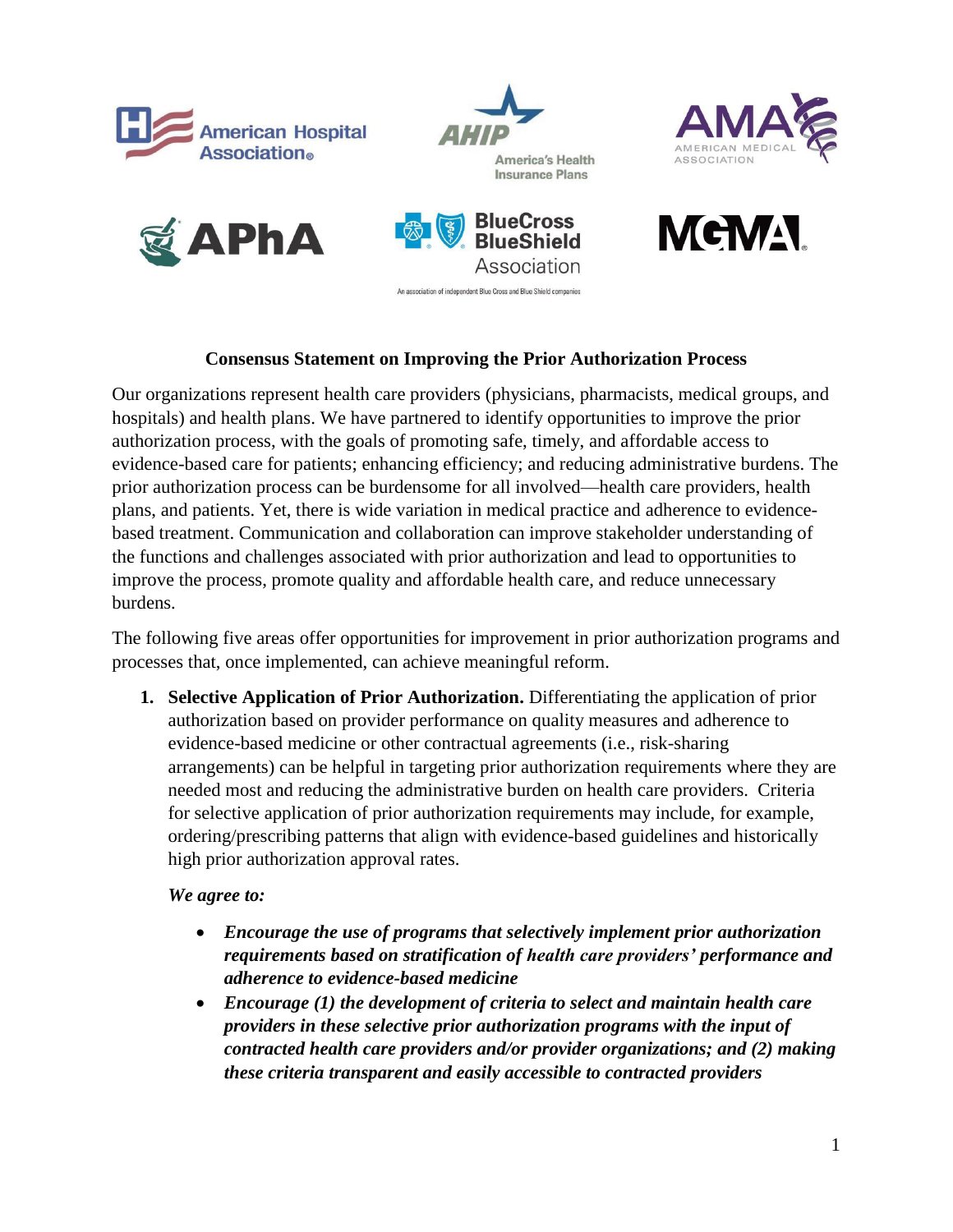## • *Encourage appropriate adjustments to prior authorization requirements when health care providers participate in risk-based payment contracts*

**2. Prior Authorization Program Review and Volume Adjustment.** Regular review of the list of medical services and prescription drugs that are subject to prior authorization requirements can help identify therapies that no longer warrant prior authorization due to, for example, low variation in utilization or low prior authorization denial rates. Regular review can also help identify services, particularly new and emerging therapies, where prior authorization may be warranted due to a lack of evidence on effectiveness or safety concerns.

#### *We agree to:*

- *Encourage review of medical services and prescription drugs requiring prior authorization on at least an annual basis, with the input of contracted health care providers and/or provider organizations*
- *Encourage revision of prior authorization requirements, including the list of services subject to prior authorization, based on data analytics and up-to-date clinical criteria*
- *Encourage the sharing of changes to the lists of medical services and prescription drugs requiring prior authorization via (1) provider-accessible websites; and (2) at least annual communications to contracted health care providers*
- **3. Transparency and Communication Regarding Prior Authorization.** Effective, twoway communication channels between health plans, health care providers, and patients are necessary to ensure timely resolution of prior authorization requests to minimize care delays and clearly articulate prior authorization requirements, criteria, rationale, and program changes.

# *We agree to:*

- *Improve communication channels between health plans, health care providers, and patients*
- *Encourage transparency and easy accessibility of prior authorization requirements, criteria, rationale, and program changes to contracted health care providers and patients/enrollees*
- *Encourage improvement in communication channels to support (1) timely submission by health care providers of the complete information necessary to make a prior authorization determination as early in the process as possible; and (2) timely notification of prior authorization determinations by health plans to impacted health care providers (both ordering/rendering physicians and dispensing pharmacists) and patients/enrollees*
- **4. Continuity of Patient Care.** Continuity of patient care is vitally important for patients undergoing an active course of treatment when there is a formulary or treatment coverage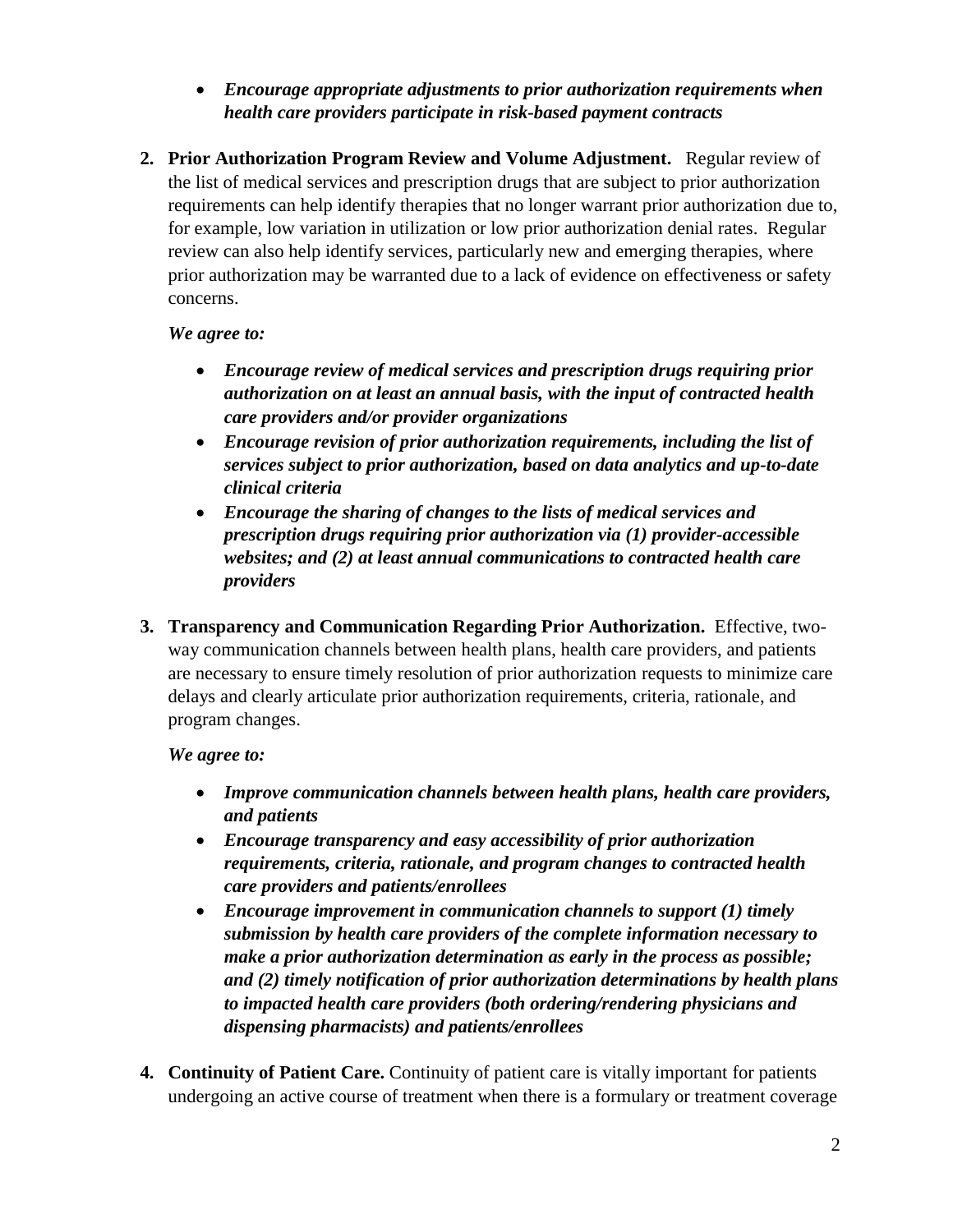change and/or a change of health plan. Additionally, access to prescription medications for patients on chronic, established therapy can be affected by prior authorization requirements. Although multiple standards addressing timeliness, continuity of care, and appeals are currently in place, including state and federal law and private accreditation standards, additional efforts to minimize the burdens and patient care disruptions associated with prior authorization should be considered.

#### *We agree to:*

- *Encourage sufficient protections for continuity of care during a transition period for patients undergoing an active course of treatment when there is a formulary or treatment coverage change or change of health plan that may disrupt their current course of treatment*
- *Support continuity of care for medical services and prescription medications for patients on appropriate, chronic, stable therapy through minimizing repetitive prior authorization requirements*
- *Improve communication between health care providers, health plans, and patients to facilitate continuity of care and minimize disruptions in needed treatment*
- **5. Automation to Improve Transparency and Efficiency.** Moving toward industry-wide adoption of electronic prior authorization transactions based on existing national standards has the potential to streamline and improve the process for all stakeholders. Additionally, making prior authorization requirements and other formulary information electronically accessible to health care providers at the point-of-care in electronic health records (EHRs) and pharmacy systems will improve process efficiencies, reduce time to treatment, and potentially result in fewer prior authorization requests because health care providers will have the coverage information they need when making treatment decisions. Technology adoption by all involved stakeholders, including health care providers, health plans, and their trading partners/vendors, is key to achieving widespread industry utilization of standard electronic prior authorization processes.

#### *We agree to:*

- *Encourage health care providers, health systems, health plans, and pharmacy benefit managers to accelerate use of existing national standard transactions for electronic prior authorization (i.e., National Council for Prescription Drug Programs [NCPDP] ePA transactions and X12 278)*
- *Advocate for adoption of national standards for the electronic exchange of clinical documents (i.e., electronic attachment standards) to reduce administrative burdens associated with prior authorization*
- *Advocate that health care provider and health plan trading partners, such as intermediaries, clearinghouses, and EHR and practice management system vendors, develop and deploy software and processes that facilitate prior authorization automation using standard electronic transactions*
- *Encourage the communication of up-to-date prior authorization and step therapy requirements, coverage criteria and restrictions, drug tiers, relative*